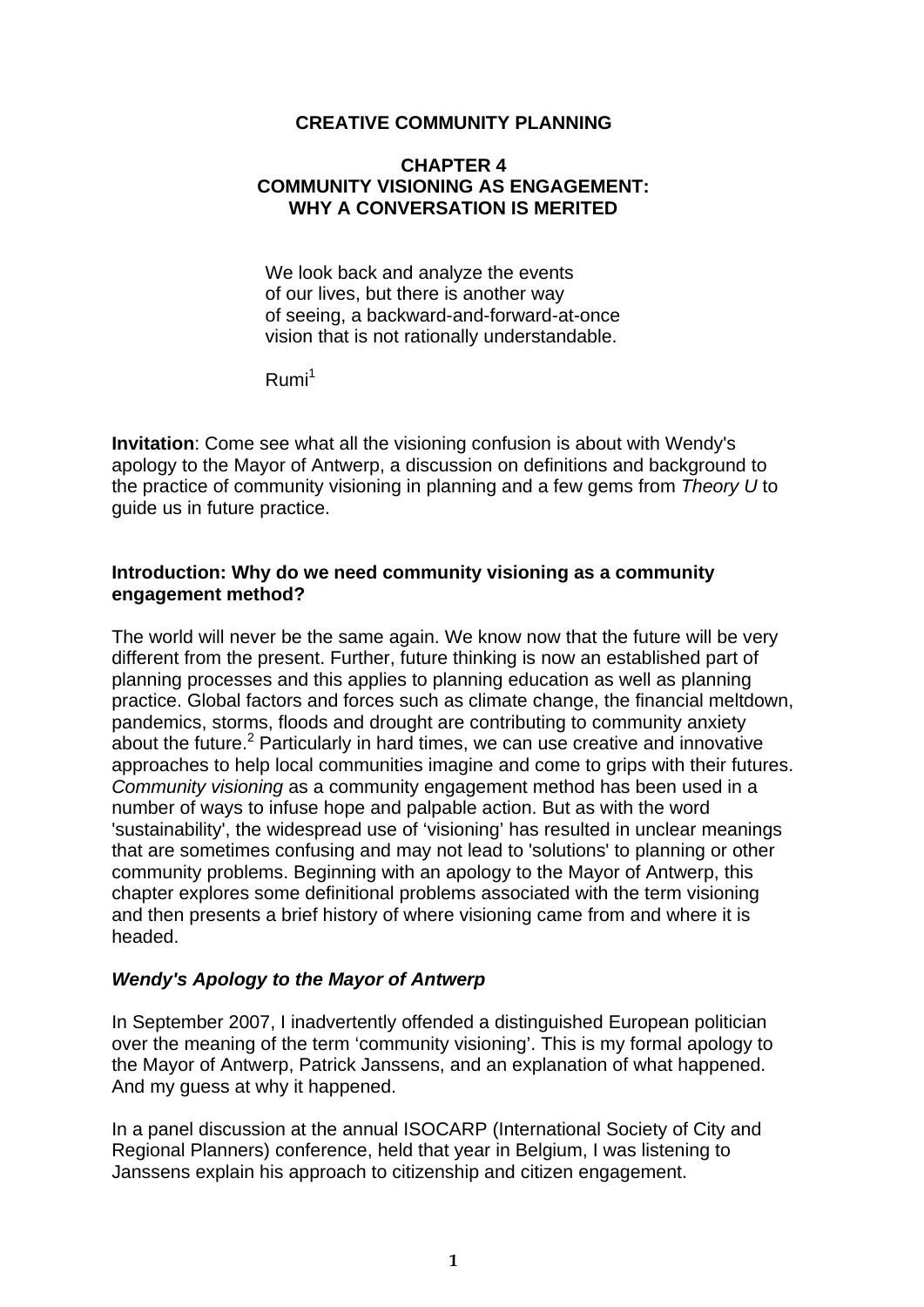To a large audience of planners from around the world, Janssens, a powerful player in complex Belgian politics, explained that strategic planning projects are the City's key development motivators and triggers. It was important to focus on a vision because quality of life in an urban environment is often difficult to realize. Involvement of the private sector and different levels of government is essential. Further, it's essential to create a community of interest between all the different players. Thus, Antwerp's logo: 'The City that belongs to Everyone'. Janssens had taken a principled stand against gated communities.

So far, so good. I'm on the stage as part of the panel, awaiting my turn, fascinated by this charismatic politician, regretting that I'd missed his morning presentation. Janssens explained that communication, consultation and participation were an integral part of the process. Of his total City budget, he explained, fully three percent was allocated for community engagement.

Then a question arises from the floor and a participant asks Janssens what he hopes to gain from participation, given that he has been elected with a clear vision and policy mandate.

Janssens responds with several strong explanations of the value of participation.

'I think … that most people are unhappy with the actual situation that they are in but they don't want change. They are against change. They are afraid of it.

So what I expect from participation is, first of all, the best possible understanding of why they are unhappy. And secondly… as politicians and planners … when we listen well, when we understand well why people are unhappy in a certain situation, we should be able, through our professionalism, to come up with a solution which is partially able to create a better world for them.

And you need conviction.

But then to be able to realize the vision you will need support…. If we don't start to build participation early enough in the process, you will lose an enormous amount of time in the execution… I really believe very much in participation…. I think that is what leadership is about…. You keep on being legitimated if you have proven, first of all, that you have a vision.

And you sell hope in the beginning; hope that with a team of people you are able to make the world better through a number of policies.

And then you have to prove that you aren't only selling hope but that you can change something in reality'.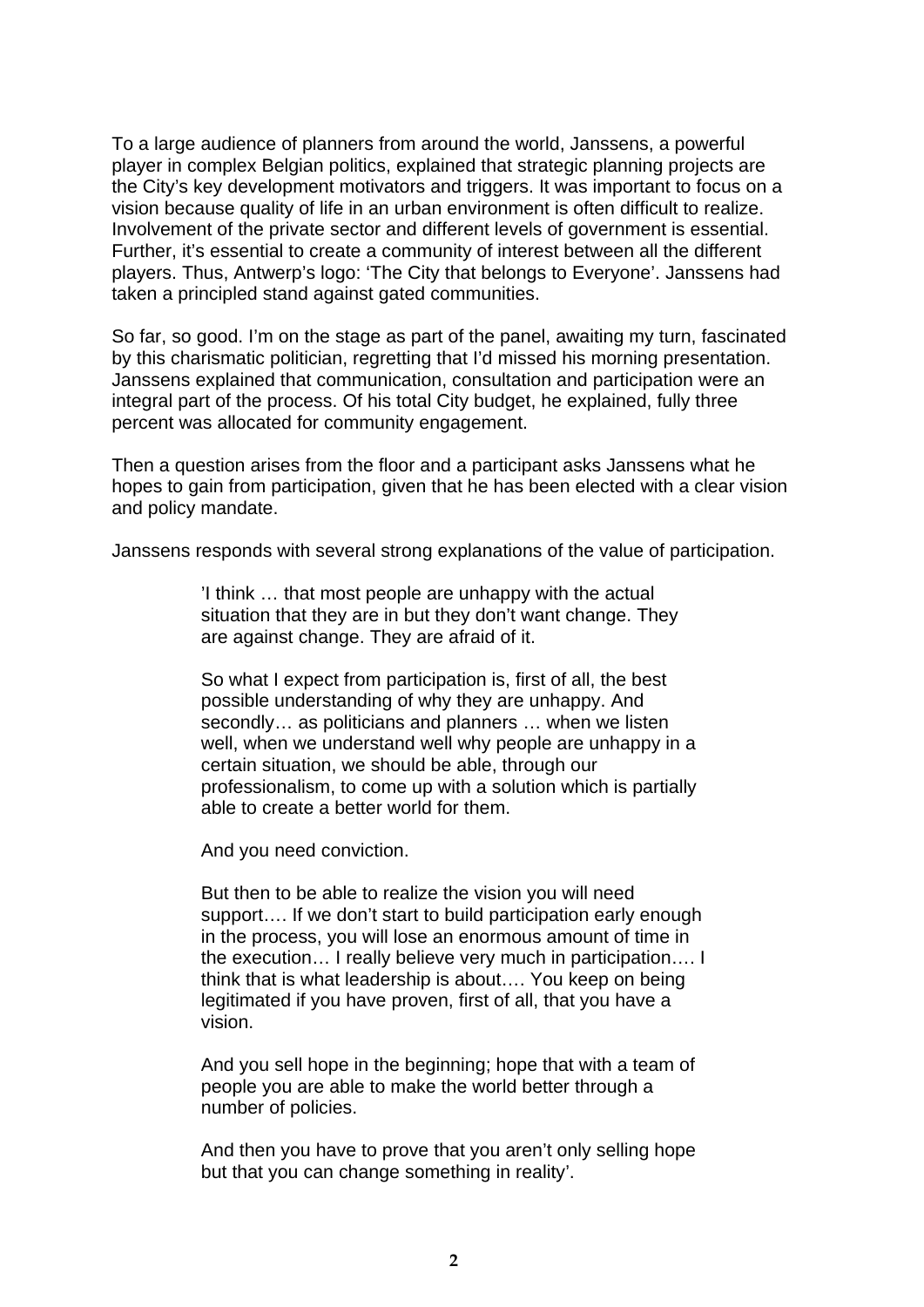The Mayor's focus on a vision led another participant to ask how a long-term vision and the time required for genuine participation processes could possibly be compatible with the short periods of elected terms. The Mayor re-iterated that a long-term vision was needed to be effective. He did not believe in being held 'hostage' to elections.

Then it was my turn to speak:

'At the risk of saying something provocative, I'm going to suggest that there is an elephant in the room here…. What I've heard so far, not from anybody in particular [is] … that we are using the term "vision" when we actually mean "plan".

I think it's the new buzzword for the plan. What I'm hearing is something that is "social marketing"…. It sounds (this is how I feel)… top-down;… it sounds "promulgated"; it sounds like it has rational and alienating technical language attached to it.

And it doesn't seem to be anything about a dream that was dreamed by the community or parts of the community.

Martin Luther King did not say, "I have a strategic vision". He said, "I have a dream".

And then people laid down their bodies in deeply emotive processes that weren't rational, that were non-linear, that were about their lives — to embody and put flesh on the bones of the dream of this leader.

I think what we have here [are] … two conceptually different ways of looking at the world. One is the "Path of Explanation", where the whole focus is to reach clarity, to help the community to get to clarity and then endorse the vision (which I think is the 'plan'). And then let's move forward speedily and efficiently....

…and then there is the "Path of Expression", where the aim is to go deep, to reach a depth of understanding of what is going on…. Communities are asking for depth. And with depth (which is about storytelling, imagination and creativity), you don't go quickly to conclusions.

It is almost like sex without foreplay….'

A cold silence filled the room as I regained my seat*.* 

Janssens responded: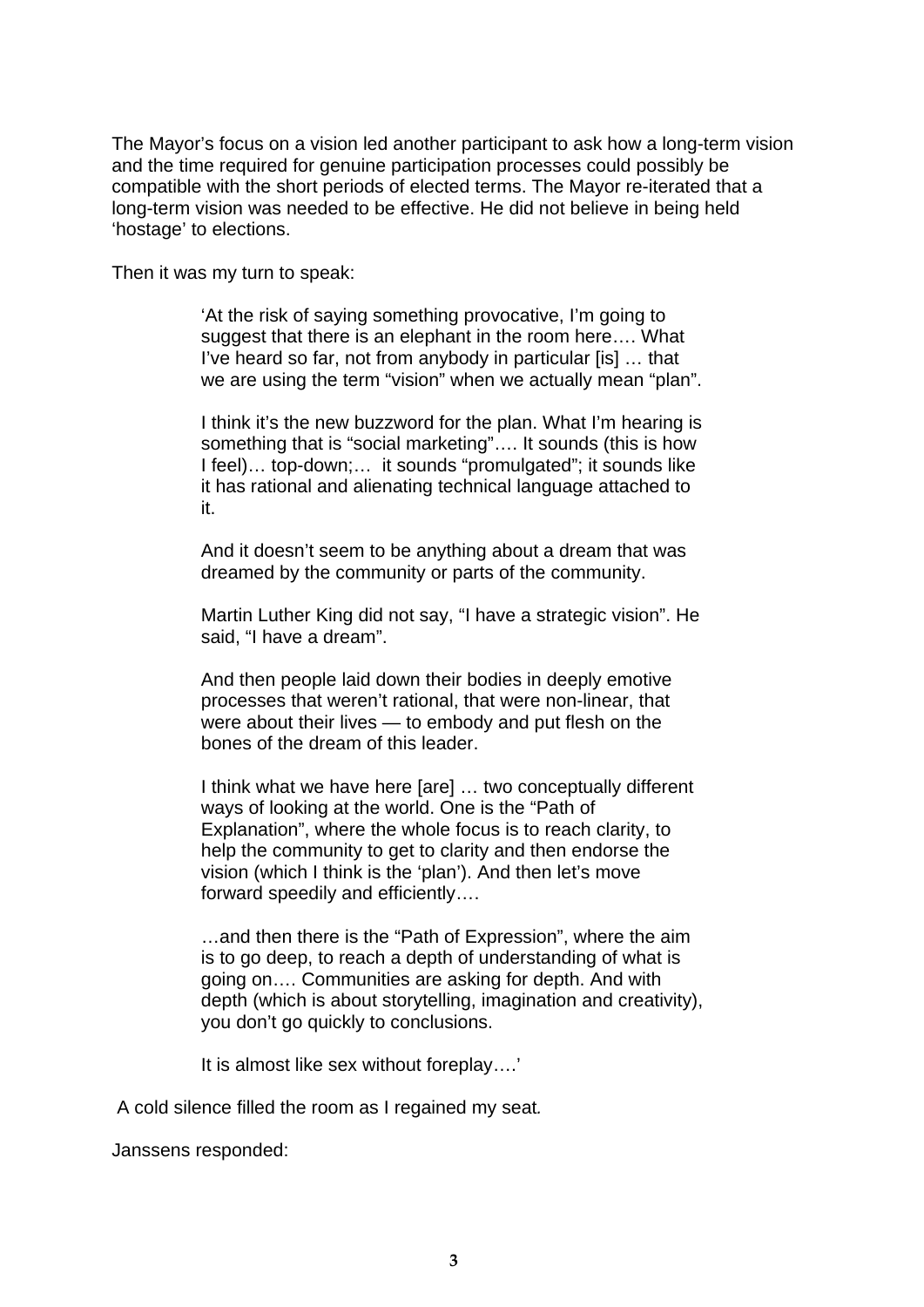'Maybe it is not a vision. It is a belief. I would be prepared to buy that. But it is not a plan. I am not prepared to compromise on beliefs or on vision'.

Later I explained to him that I'd missed his morning session and wasn't directing my comments at him. But the damage was done. Scuffing my way down the corridor to my hotel room that night. I heard myself mutter 'culture shock'. Now I realize the problem was more complicated than that. 'Vision shock', more likely.

I sincerely apologize to Patrick Janssens. I believe that I — and all the 2007 ISOCARP participants — to some degree — became entangled in confusion about what a vision is, what a visioning process might involve and what it might be expected to deliver.

### **Definitions and Definitional Problems**

In the past decade, researchers have been critically inquiring into the notion of community visioning, teasing out definitions from a range of concepts and identifying its origins. Canadian academic Robert Shipley has made an extensive study of community visioning, asserting that the abstract conception *visioning* has as many as 20 meanings and that there is virtually no consistency among them. While there is among planners a 'tacit assumption' about the meaning, the terms *vision* and *goal* are often used interchangeably. It's also often confused with the term *mission*. 3 Shipley concludes that the meaning of various vision words is poorly understood<sup>4</sup> and in a later work claims that vision and community visioning are 'part strategic planning, part participation, and part public motivation'. More than that, it's 'old wine in new bottles'.

### **Where did community visioning come from?**

The research into the origins of the concept of visioning explains that it's nothing new. Shipley identifies both the scriptural and classical connections, as well as origins in utopianism and utopian thinking. The use of backcasting and setting a social situation in the future are traced back to Edward Bellamy's *Looking Backwards* (1888). At that time*,* writers wanted to make social commentary speculated about social conditions directly in a story set in the future.<sup>6</sup>

The humanistic psychologists can take some responsibility for the flourishing of visioning in the latter half of the twentieth century, with management and sport taking up the challenge and popularising the notion. Particularly influential was Tom Peters' management text, *In Search of Excellence*.<sup>7</sup> Systems of visioning that had a direct effect on planning began to appear in the early 1990s, with cognitive mapping, Peter Senge's powerful *The Fifth Discipline* and the less well known but thought-provoking notion of Enspirited Envisioning (Warren Ziegler).<sup>8</sup> More 'proprietary' models followed, with consultant Steven Ames's Oregon Model, Visual Preference Analysis (Tony Nelessen), community strategic visioning and community visioning. Only some of these approaches were designed for use in the urban planning context, however.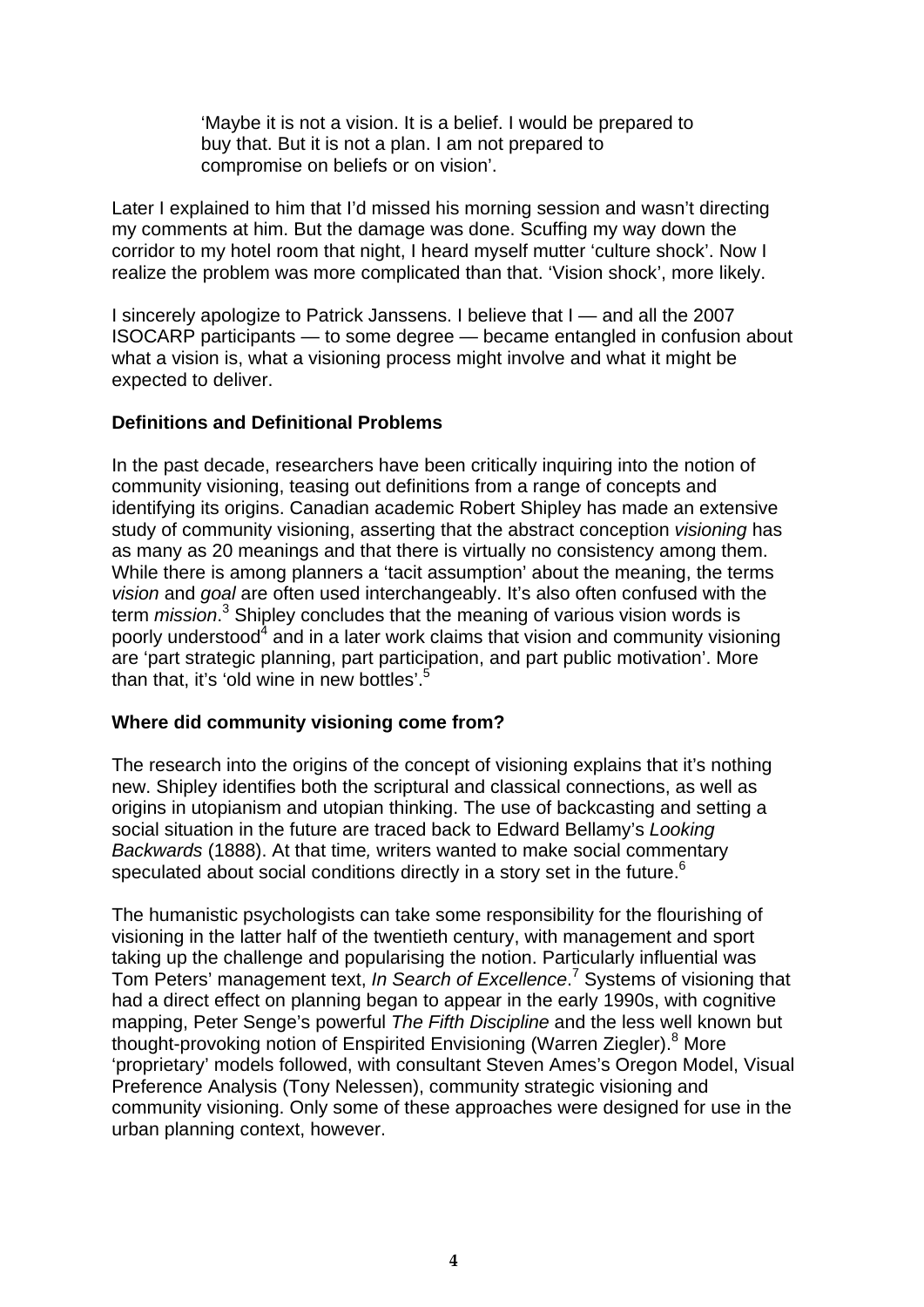In planning, community visioning has been a popular planning tool for over a decade. A few models dominate, none of them 'visionary'.9

Shipley identifies both inherent weaknesses in some of the theory and an uncritical belief in certain points of 'conventional wisdom' on the part of many planners. Many planners, he claims, were not cognitively aware of the antecedents that they picked up intuitively or second-hand. In fact, many of us have probably forgotten exactly where the ideas originated and believe that we are using a new technique.<sup>10</sup>

With roots in management theory, community visioning has evolved from three local-level activities: futures projects, strategic planning and community architecture and planning.11 The key features are:

- Extensive participation
- An emphasis on community values
- Wide use of graphics and visual materials
- Exploration of alternative futures
- An emphasis on a shared vision.

Most community visioning processes are undertaken as part of planning processes initiated by government. Frequently proponents seek simple processes that are easy to explain to elected members and can be implementable within their short terms of office (three to four years at most).

In *Enspirited Envisioning* (1996), Ziegler says that '*true'* vision is an expression of our spirit and not knowledge, wishes or goals. A vision, he contends, can be empty or crass if the sprit is absent. Thus, he implores us, when undertaking participatory work with communities and organizations, to 'listen to the voice of the spirit'. This is because we need to be fully engaged if a vision is to be enacted. To do that, we need to listen to our own voices in the first place. Ziegler says:

> 'Envisioning the future is not making a wish-list. It is not forecasting the future, or cognitive mapping, or social engineering, or Delphi, or trend extrapolation…. It is also not goal-setting….'12

For Ziegler, envisioning is '… a discipline of the spirit that invites serious inner work to tease out, to discern, to generate *compelling images* of the future that leads to transformation through a commitment to new action illumined by that vision'.13 The components are dialogue, deep imaging (eliciting images of the future), deep listening (listening to yourself or to other people with silence, attention and empathy and without judgement) and deep questioning (listening for whatever questions inside oneself insist on being asked and asking them). The way to undertake this work (both as a practitioner and a participant) is to seek 'paths to interiority' and enter an internal state of listening, emptying, waiting and quieting.14 We are encouraged to find what lies within us about our future in our hopes, dreams, concern, beliefs, fears and assumptions.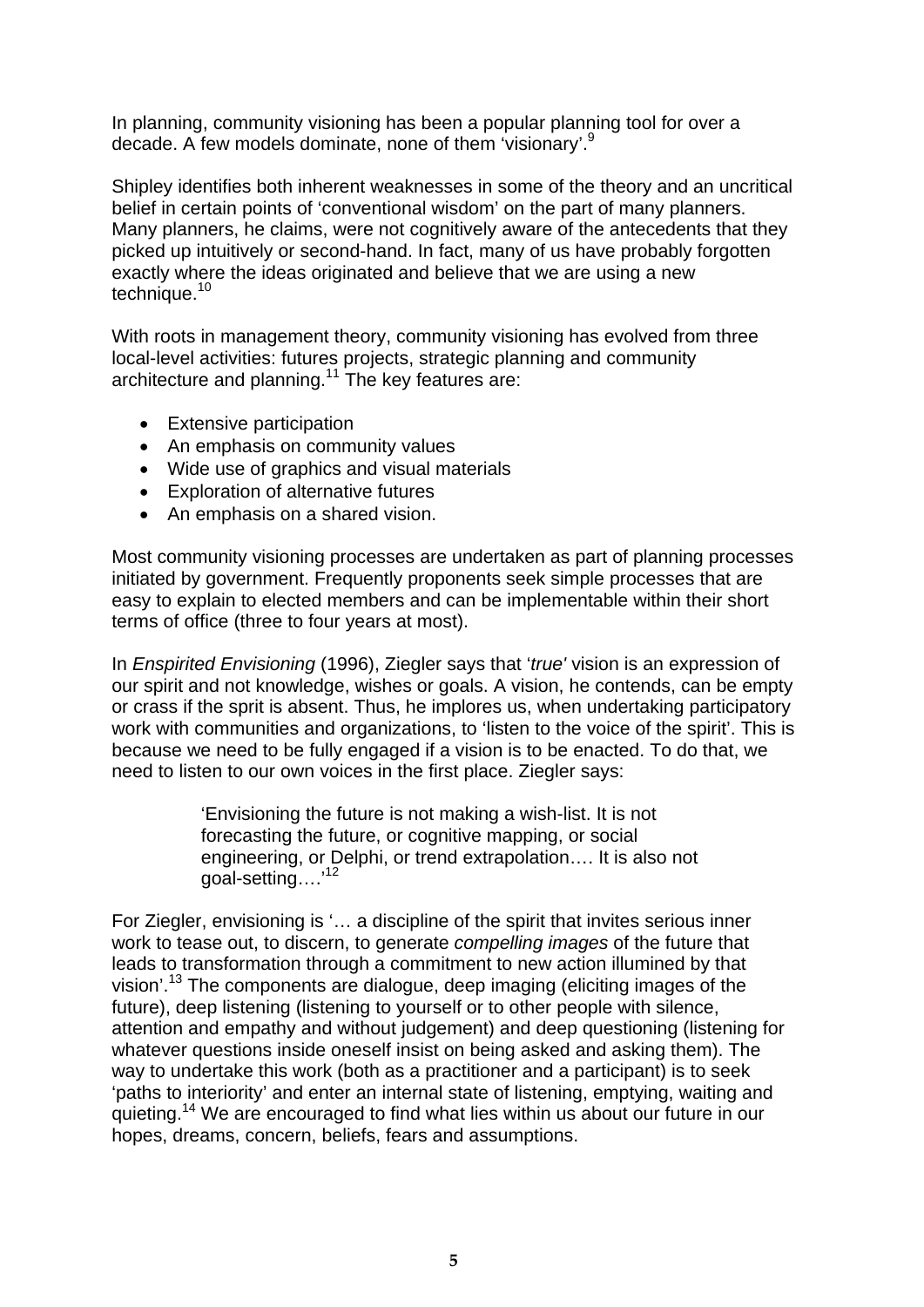Unlike most practices in planning and development, this practice is all about yielding rather than forcing. Yet here is 'no idle chit-chat' in Ziegler's model. The process begins with focused imaging, described as 'a special way of telling stories about the future you want and intend to bring about'. This is followed by a 'leap into the future' and deep listening, a component that requires us to engage with the future without judgement or preconditions and to share our images *in the present tense*. 15

# **A potential source of new thinking:** *Theory U*

Another visioning approach that brings the spirit into the equation is the pathbreaking work of Otto Scharmer and colleagues with *Theory U*. Scharmer argues that we need to extend our ways of operating to include empathic and generative listening. This means a shift from reactive responses and quick fixes on a symptoms level to *generative* responses that address systemic root issues.16

Scharmer identifies four types of listening: *downloading, factual* listening, *empathic* listening and *generative* listening. Basically, we need to *stop downloading and start listening*, going 'to the inner place of stillness where knowing comes to the surface'. The *U* is one process with five movements or steps that allow us to reach a place of inner knowing that emerges from within, followed by bringing forth the new. This entails 'discovering the future by doing'.

Scharmer's five steps are as follows:

- 1. *Co-initiating*: build commitment. Stop and listen to others and what life calls you to do.
- 2. *Co-sensing*: observe, observe, observe. Go to the places of most potential and listen with your mind and heart wide open.
- 3. *Presencing*: Connect to the source of inspirational and common will. Go to the place of silence and allow the inner knowledge to emerge.
- 4. *Co-creating*: Prototype the new in living examples to explore the future by doing.
- 5. *Co-evolving*: Embody the new in ecosystems that facilitate seeing and acting from the whole. $17$

As we drop the non-essential aspects of the self ('letting go'), we also open ourselves to new aspects of our highest possible future self ('letting come'). Australian community development specialists, Josh Floyd and Peter Hayward believe that *Theory U* is 'a powerful vision of practice that is ideally suited to attracting and engaging participation with the interior qualities needed for effective social foresight cultivation'.<sup>18</sup>

Scharmer's model connects heart and will: 'While an open heart allows us to see a situation from the whole, an open will enables us to begin to act from the emerging whole'. His intention is the integration of head, heart and hand<sup>19</sup>: '... connecting to one's best future possibility and creating breakthrough ideas requires learning to access the intelligence of the heart and the hand – not just the intelligence of the head'.<sup>20</sup>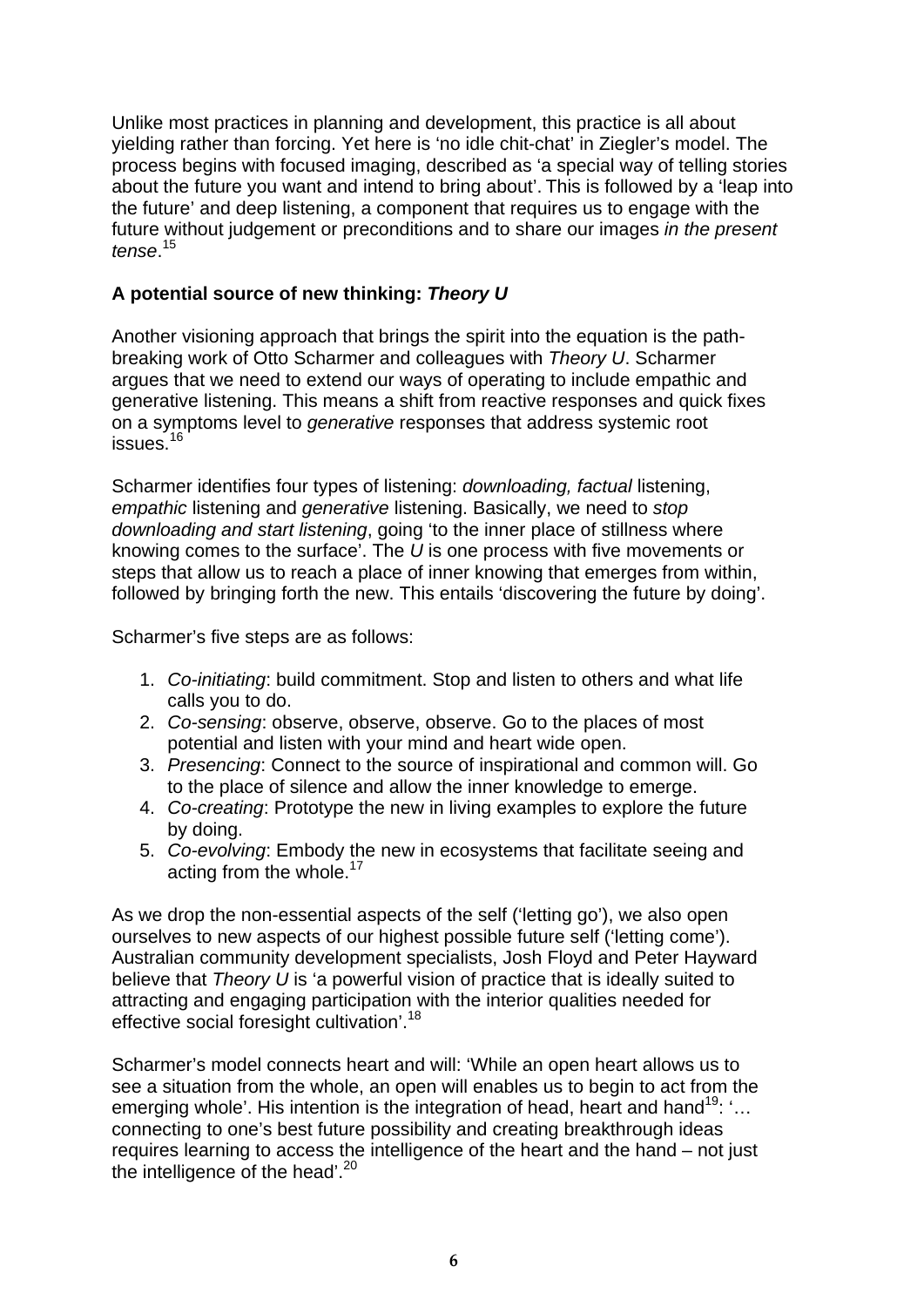Now that we've traced the origins of visioning, what should it be and how should it work in community engagement? That's the topic addressed in the next chapter.

## **Notes**

1. Rumi, 'Emptiness' in Barks, Coleman, trans. (1997) *The Essential Rumi*, Castle Books, Edison, N.J., p27

2. See Sarkissian et al (2008) *Kitchen Table Sustainability: Practical Recipes for Community Engagement with Sustainability,* Chapter 2

3. Shipley, C. and R. Newkirk (1999) 'Vision and Visioning in Planning: what do these terms really mean?' *Environment and Planning B,* vol 26, pp573–589

4. Shipley, R. (2000) 'The Origin and Development of Vision and Visioning in Planning', *International Planning Studies*, vol 5, no 2, p234

5. Shipley, R. (2002) 'Visioning in Planning: is the practice based on theory?' *Environment and Planning A*, vol 34, p11

6. Shipley, R. (2000) 'The Origin and Development of Vision and Visioning in Planning', pp227–231

7. Shipley, R. (2000), p233

8. Shipley, R. (2002) 'Visioning in Planning: is the practice based on theory?', p7

9. The chief American proponent of community visioning, Steven Ames, calls community visioning 'an adjunct and an overlay for community planning' (Ding, 2005, p91). Ames's straightforward five-step process has been embraced by local municipalities in many countries. He argues that in undertaking a visioning process, a community can: better understand local strengths, weaknesses and core community values; identify outside forces, trends and issues that are shaping its future; articulate a preferred vision to guide its future directions; and develop the strategic tools to achieve its vision. For Ames, a vision is *the guiding image of what a community would like to be and a vision statement is the formal expression of such a vision*. It depicts in words and images what the community seeks to become — how it would look, how it would function, how it might be different or better. A *vision statement* is the starting point for the development and implementation of a strategic action plan that can help the community mobilize to achieve its vision over time.

Five main stages characterize his updated model, the *New Oregon Model:* 

- 1. *Community profile*: Where are we now?
- 2. *Trend statement*: Where are we going?
- 3. *Vision statement*: Where do we want to be?
- 4. *Action Plan:* How do we get there?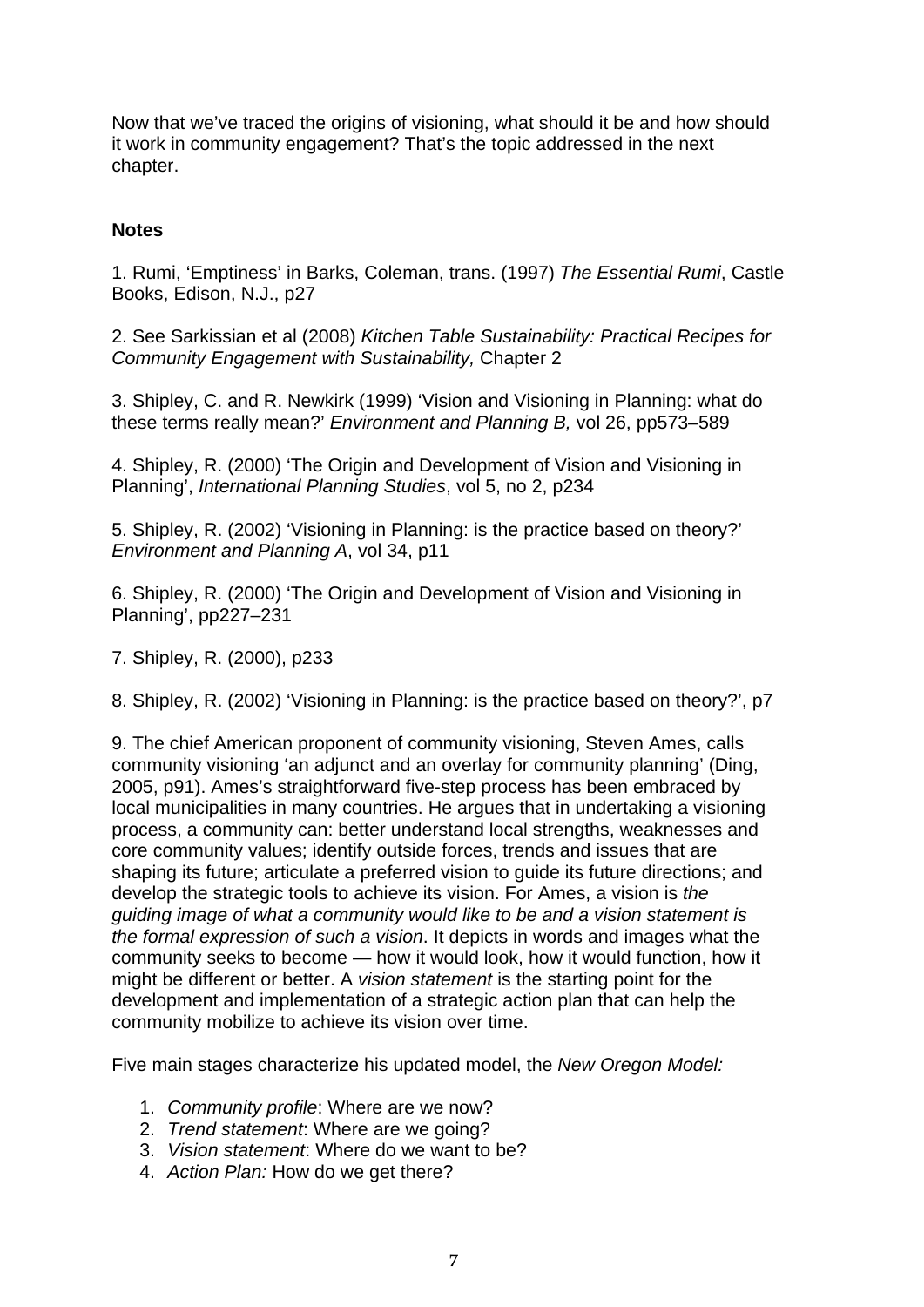5. *Implementation and monitoring:* Are we getting there? (Ding, 2005, p91).

Ames divides his methods and techniques into *representational* ones (working with groups that are reflective of a given population or subgroup) and 'flat-out participatory techniques' such as public meetings and events (Ding, 2005, p92). He offers no guidance about how to undertake the 'visionary' components of the process, however

10. Shipley, R. (2002), pp8–12

11. Walker, P. (1994). 'Community Visioning: Outline Project Proposal', New Economics Foundation, London, 24 March, p1

12. Ziegler, W (1996a) *Enspirited Envisioning TM: A guide book to the enspiriting approach for the future.* FIA International LLC, Denver, Colorado, p10

13. Ziegler, W (1996a) *Enspirited Envisioning,* p10

14. Ziegler, W (1996a) p26

See also: Ziegler, Warren (1995) *Ways of Enspiriting: Transformative Practices for the Twenty- First Century,* FIA International LLC, Denver, Colorado

and

Ziegler, Warren (1996b) *Enspirited EnvisioningTM for Groups, Organizations, and Communities: A guidebook to the enspiriting approach to the future,* FIA International LLC, Denver, Colorado

15. The emphasis at this stage is on attunement of the vision with the spirit of the person participating. Thus, '… each envisioner [should] discover what is true to her spirit, that to which her spirit calls her *in all of its uniqueness and integrity, prior to looking for common cause, common purpose, common action*'*.* This means that the participant must *live in the future-present moment* before considering wider social and community issues. This is a sacred place and a generative one, as Ziegler explains: 'In that state, your images come alive to you in all of their specificity and concreteness and *you live in them and with them as if you were in their presence*' (Ziegler [1996a] pp39–45)

Transcription of the visioning process involves recording the compelling image, its indicators, its positive and negative consequences (detailed worksheets are provided to aid this part of the process) and the one central theme. This is a summary of what the vision is about and what concerns it expresses. Following the sharing and visioning teamwork, comprehensive scenarios can be developed with the following components: a vision statement, long-term goal, central theme, indicators of the goal's actualization, positive and negative consequences, assumptions and a futures-matrix